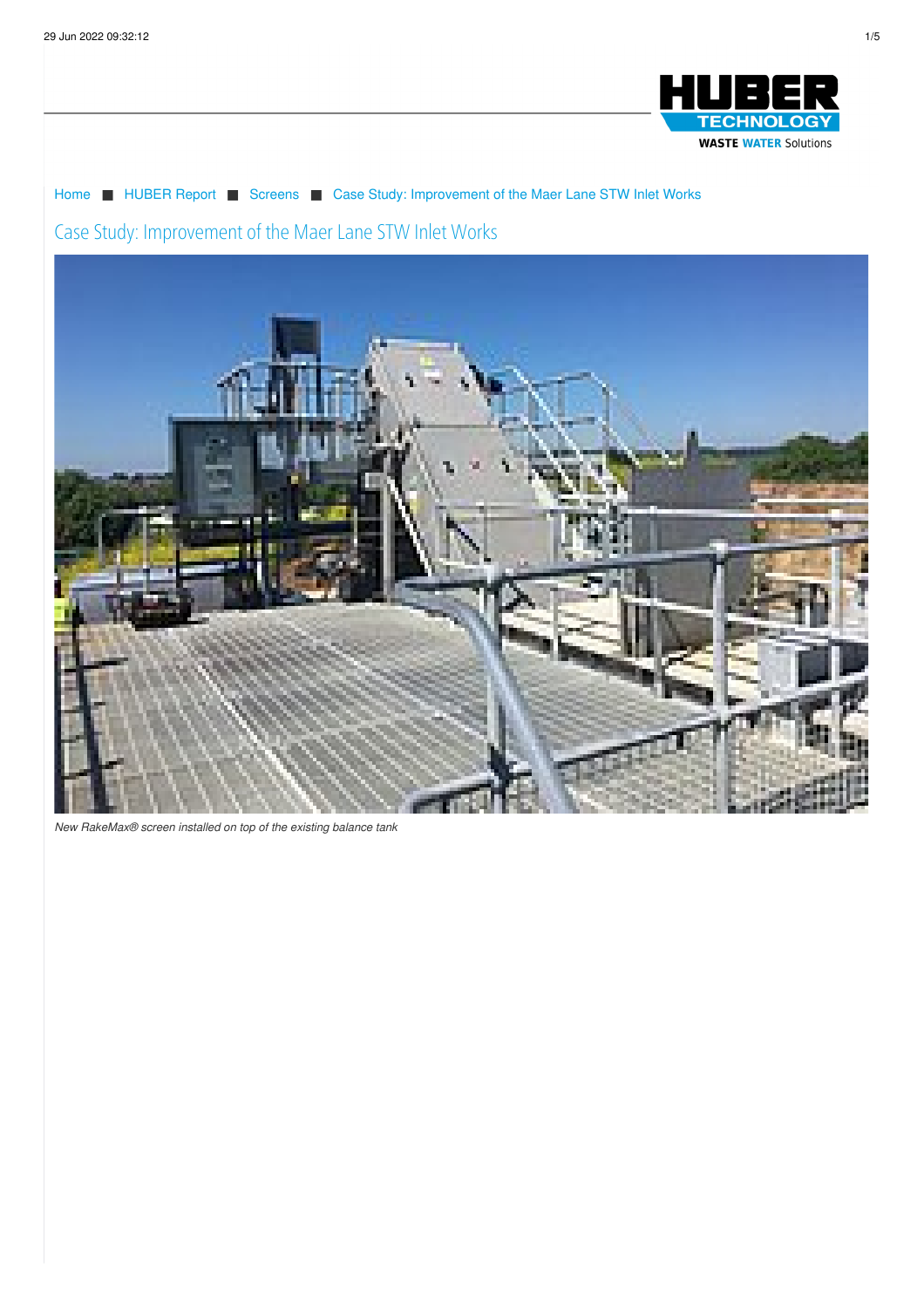

*New EscaMax® screens installed at 60 degrees into the existing inlet works*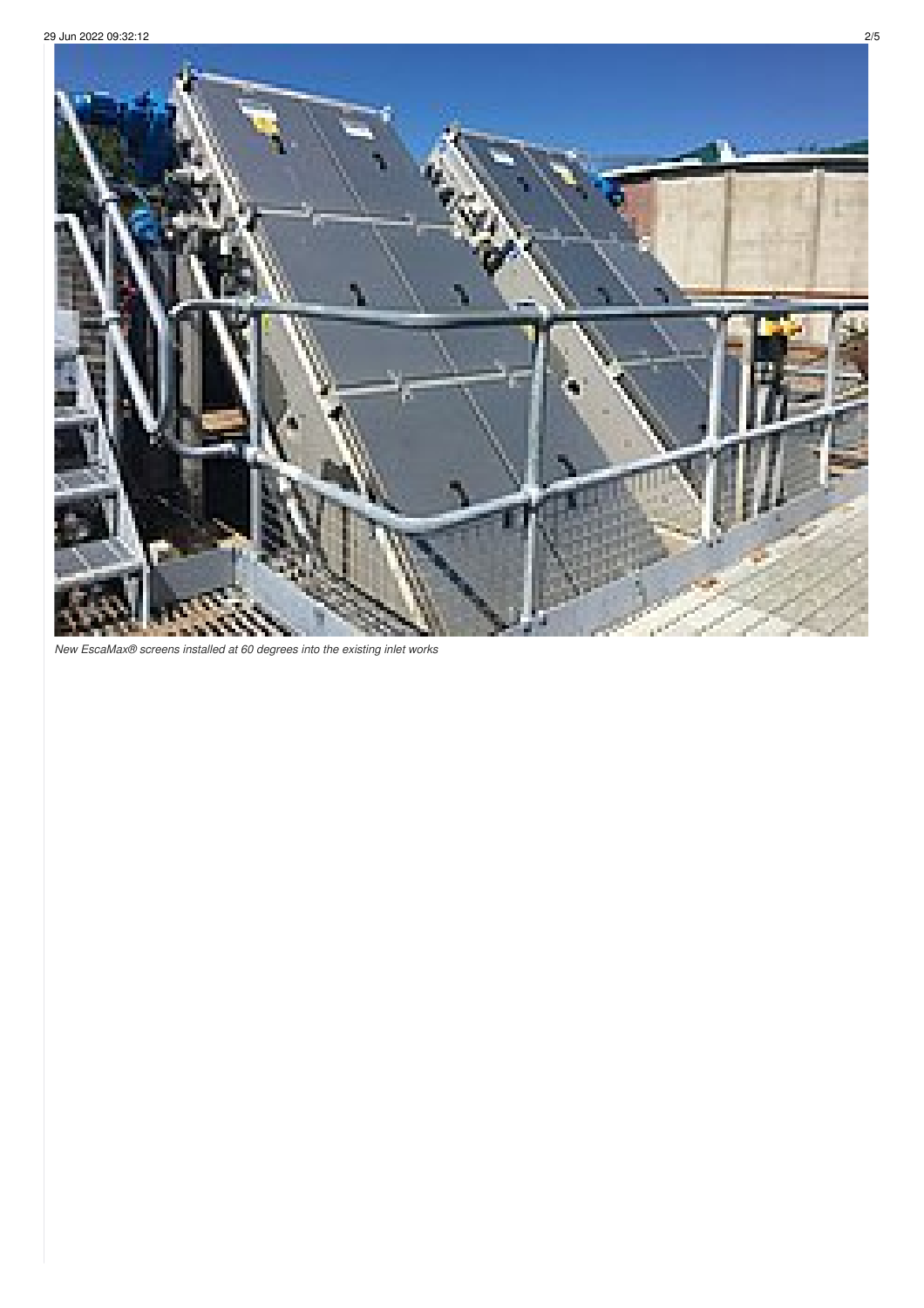

Screenings build up in balance tank - before screens were fitted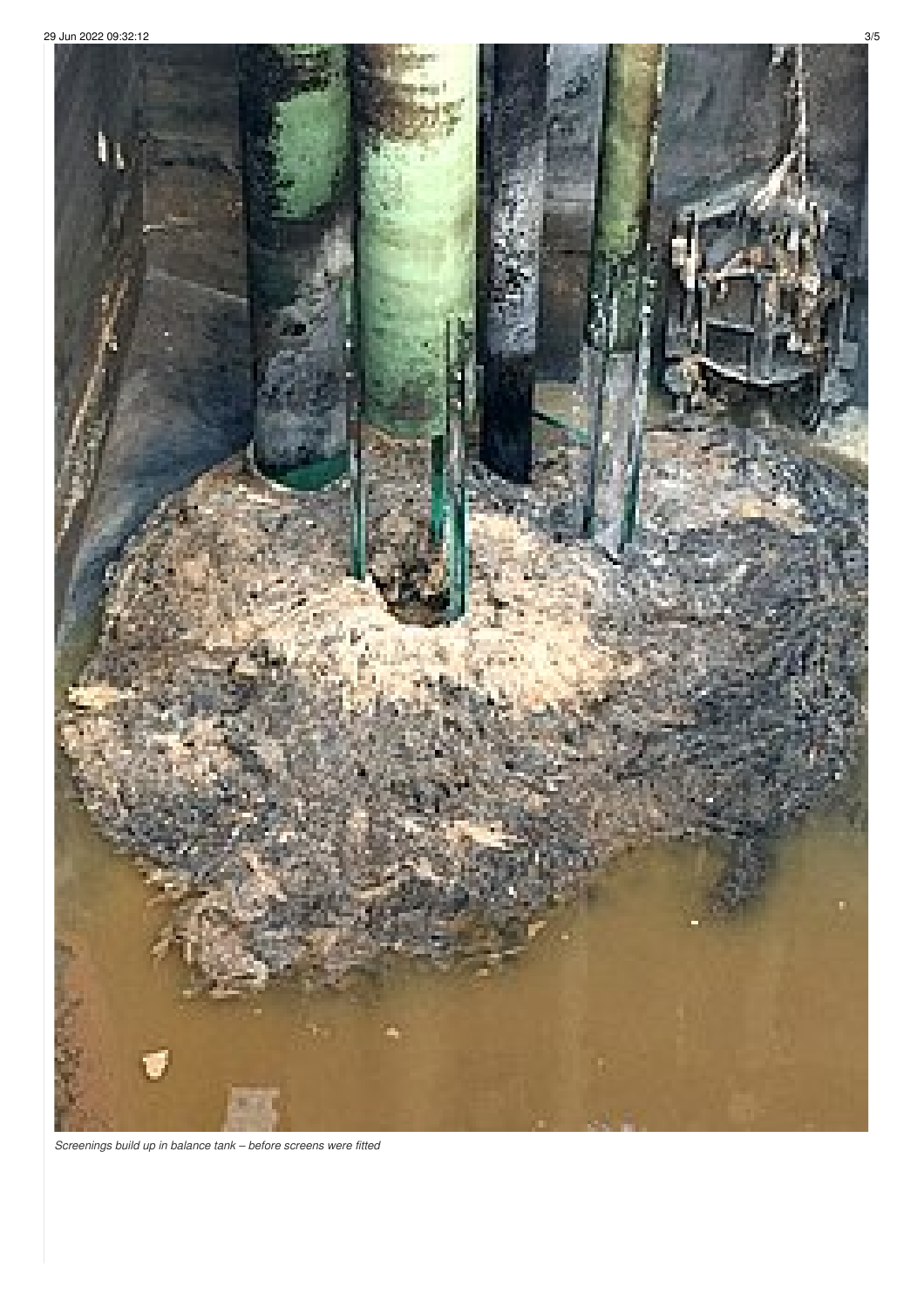

New HUBER Wash Press WAP®-L BG4v screenings handling plant, EscaMax® inlet screens and RakeMax® bar screen in the background

HUBER Technology recently completed and commissioned a large project for South West Water to improve the inlet works facility at the above site which treats the sewage from the town of Exmouth in Devon.

### **Project Profile**

HUBER Technology were approached by Tecker towards the end of 2015 to look at improving the existing inlet works on site. The site features a balance tank which was prone to a large build up of rag and screening which were overloading the existing inlet works. Cleaning of this rag build up proved difficult and dangerous so the project was split into two sections, supply of a coarse screen to protect the balance and storm tanks and supply of new fine inlet screens and screenings handling equipment.

### **HUBER Technology Supplied:**

- 1 x HUBER Multi-Rake Bar Screen RakeMax® 4160/990/40, throughput 1027 l/s peak flow per screen
- 2x HUBER Belt Screen EscaMax® 5000/1352/6, throughput 363 l/sec peak flow per screen
- 2 x HUBER Screenings Wash Press WAP<sup>®</sup> WAP/L BG4-V, throughput 4.5m<sup>3</sup>/hr

#### **Objective**

The challenge on site was to maintain adequate screening on site whilst the new screens were installed.

Previously the flow into the balance tank was via four pumped rising mains, flow to the inlet screens was controlled by penstocks in the balance tank. We worked with the contractors – Tecker to develop a solution to minimise downtime. This solution was to install the coarse screen into a off-site fabricated site channel which could be mounted on top of the existing balance tank structure.

This was installed on site and the rising main connections made, the coarse screen was then installed into it with the screening discharging directly to a skip.

Following agreement on the installation sequences with Tecker we ensured the hydraulic constraints of the structure were taken into account to ensure the screen performed correctly and adequate bypass weirs were provided.

The fine screens and handling plant were installed in a phased manner to allow the screening at the inlet works to be maintained.

Richard Willis, Area Manager for HUBER Technology said " *This difficult project was delivered in conjunction with Tecker and already* significant improvements can be seen on site, particularly the coarse screen which is protecting the balance tank and fine screens from *the large volume of screenings received into the works"*

**Related Products:** ■ HUBER Belt Screen [EscaMax®](/products/screens-and-fine-screens/perforated-plate-and-bar-screens/huber-belt-screen-escamaxr.html)